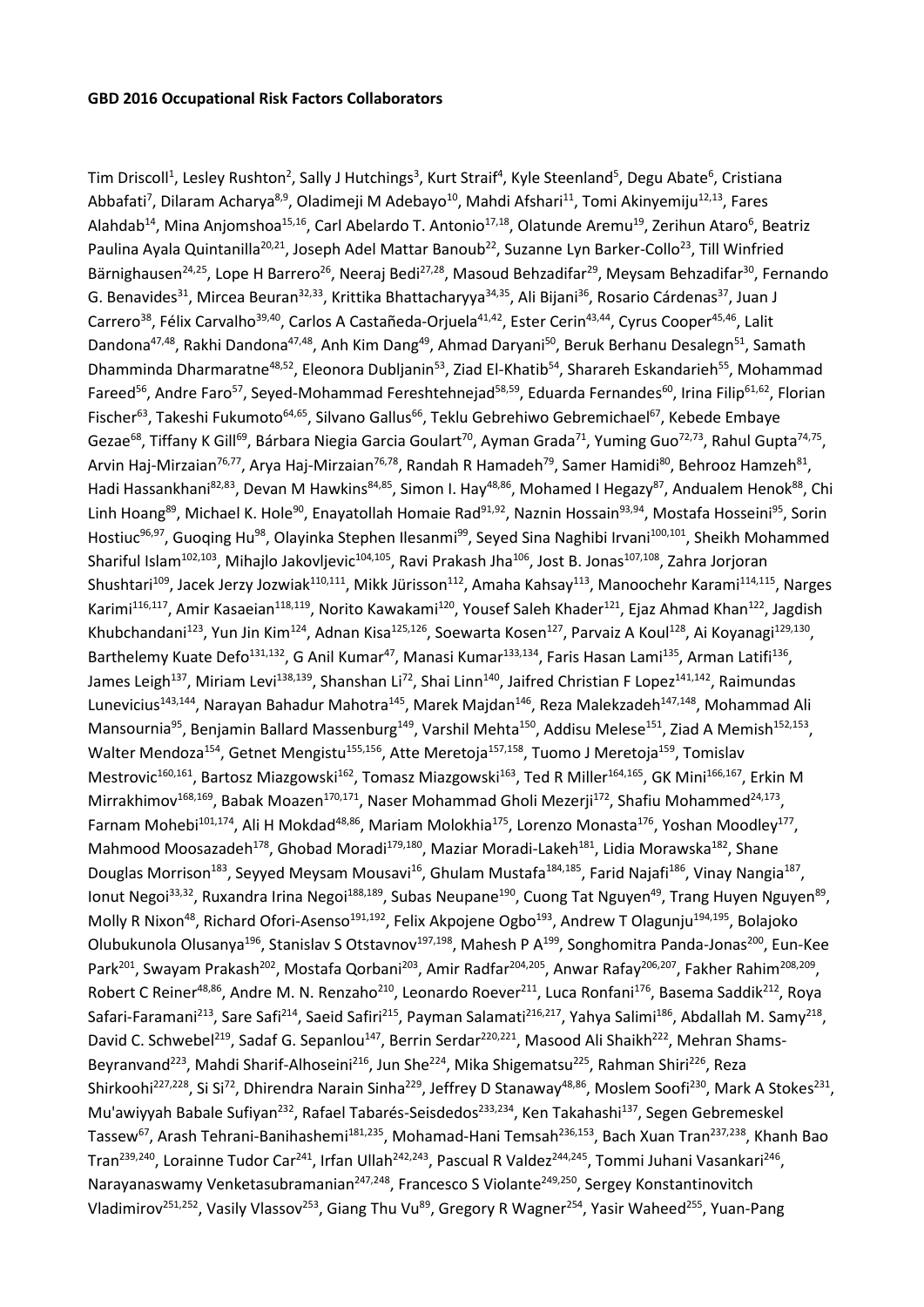Wang<sup>256</sup>, Andrea Werdecker<sup>257,258</sup>, Andrea Sylvia Winkler<sup>259,260</sup>, Ebrahim M Yimer<sup>67</sup>, Paul Yip<sup>261,262</sup>, Biruck Desalegn Yirsaw<sup>263</sup>, Engida Yisma<sup>264</sup>, Naohiro Yonemoto<sup>265</sup>, Mahmoud Yousefifard<sup>266</sup>, Sojib Bin Zaman<sup>267,268</sup>, Mohammad Zamani<sup>269</sup>, Hamed Zandian<sup>270,271</sup>, Yunquan Zhang<sup>272,273</sup>, Sanjay Zodpey<sup>274</sup>, Stephen S Lim<sup>48,86</sup>.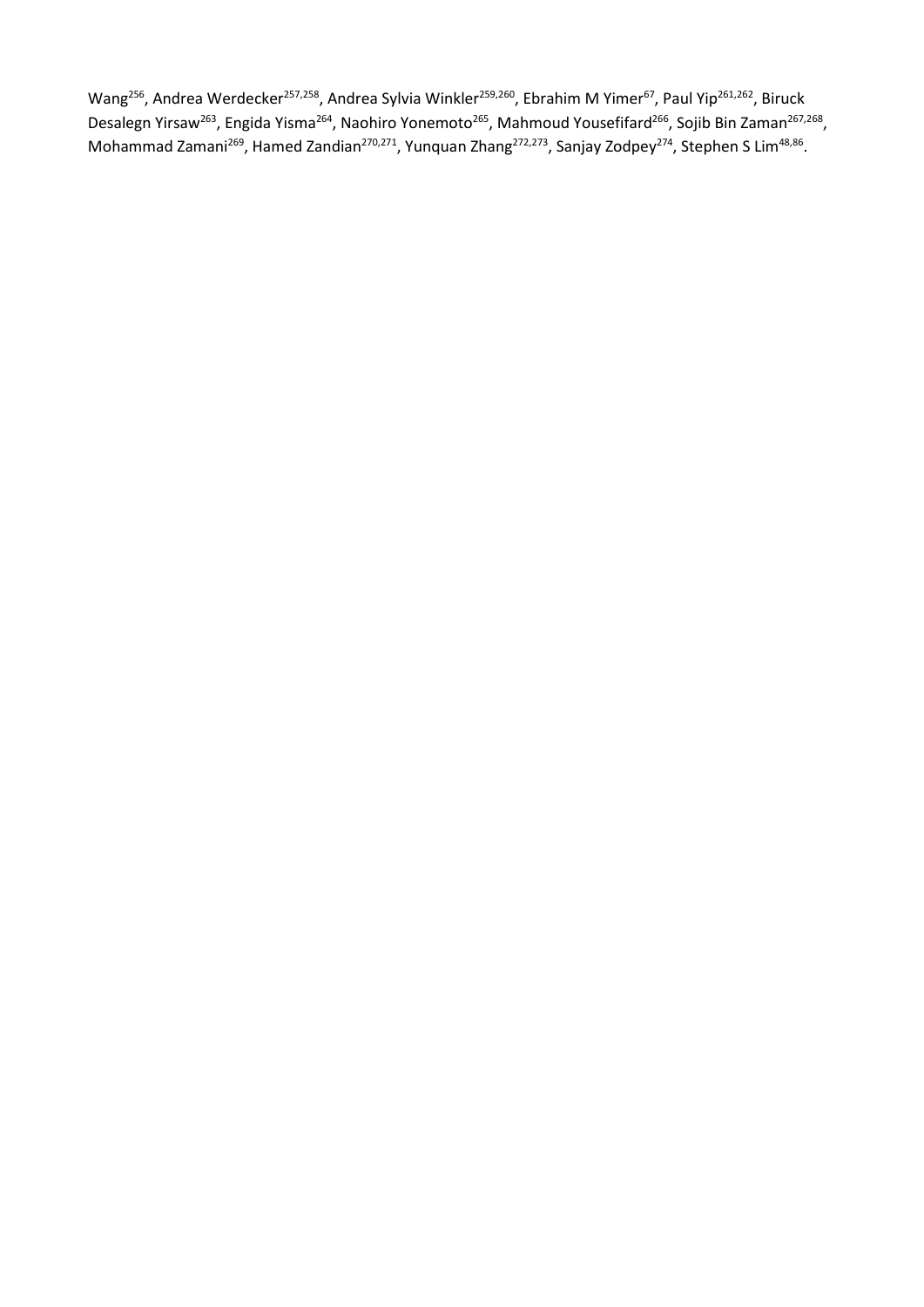## **Affiliations**

- Sydney School of Public Health, University of Sydney, Sydney, NSW, Australia.
- Department of Epidemiology and Biostatistics, Imperial College London, London, UK.
- School of Health Sciences, University of Manchester, Manchester, UK.
- Section of Evidence Synthesis and Classification, International Agency for Research on Cancer, Lyon,

France.

- Rollins School of Public Health, Emory University, Atlanta, GA, USA.
- Department of Medical Laboratory Sciences, Haramaya University, Harar, Ethiopia.
- Department of Law, Philosophy, and Economic Studies, La Sapienza University, Rome, Italy.

Department of Preventive Medicine, Dongguk University, Gyeongju, South Korea.

- Department of Community Medicine, Kathmandu University, Devdaha, Nepal.
- College of Medicine, University College Hospital, Ibadan, Ibadan, Nigeria.
- Department of Community Medicine, Zabol University of Medical Sciences, Zabol, Iran.
- Department of Population Health Sciences, Duke University, Durham, NC, USA.
- Duke Global Health Institute, Duke University, Durham, NC, USA.
- Evidence Based Practice Center, Mayo Clinic Foundation for Medical Education and Research, Rochester, MN, USA.

 Social Determinants of Health Research Center, Rafsanjan University of Medical Sciences, Rafsanjan, Iran.

 Department of Health Management and Economics, Tehran University of Medical Sciences, Tehran, Iran.

 Department of Health Policy and Administration, University of the Philippines Manila, Manila, Philippines.

- Department of Applied Social Sciences, Hong Kong Polytechnic University, Hong Kong, China.
- School of Health Sciences, Birmingham City University, Birmingham, UK.
- The Judith Lumley Centre, La Trobe University, Melbourne, VIC, Australia.

 General Office for Research and Technological Transfer, Peruvian National Institute of Health, Lima, Peru.

- Faculty of Medicine, Alexandria University, Alexandria, Egypt.
- School of Psychology, University of Auckland, Auckland, New Zealand.
- Heidelberg Institute of Global Health (HIGH), Faculty of Medicine and University Hospital, Heidelberg University, Heidelberg, Germany.
- T.H. Chan School of Public Health, Harvard University, Boston, MA, USA.
- Department of Industrial Engineering, Pontifical Javeriana University, Bogota, Colombia.
- Department of Community Medicine, Gandhi Medical College Bhopal, Bhopal, India.
- Jazan University, Jazan, Saudi Arabia.
- Social Determinants of Health Research Center, Lorestan University of Medical Sciences, Khorramabad, Iran.
- Hepatitis Research Center, Lorestan University of Medical Sciences, Khorramabad, Iran.
- Center for Research in Occupational Health, Pompeu Fabra University, Barcelona, Spain.

 Emergency Hospital of Bucharest, Carol Davila University of Medicine and Pharmacy, Bucharest, Romania.

 General Surgery Department, Carol Davila University of Medicine and Pharmacy, Bucharest, Romania.

 Department of Statistical and Computational Genomics, National Institute of Biomedical Genomics, Kalyani, India.

- Department of Statistics, University of Calcutta, Kolkata, India.
- Social Determinants of Health Research Center, Babol University of Medical Sciences, Babol, Iran.
- Department of Population and Health, Metropolitan Autonomous University, Mexico City, Mexico.
- Department of Medical Epidemiology and Biostatistics, Karolinska Institutet, Stockholm, Sweden.
- Applied Molecular Biosciences Unit, University of Porto, Porto, Portugal.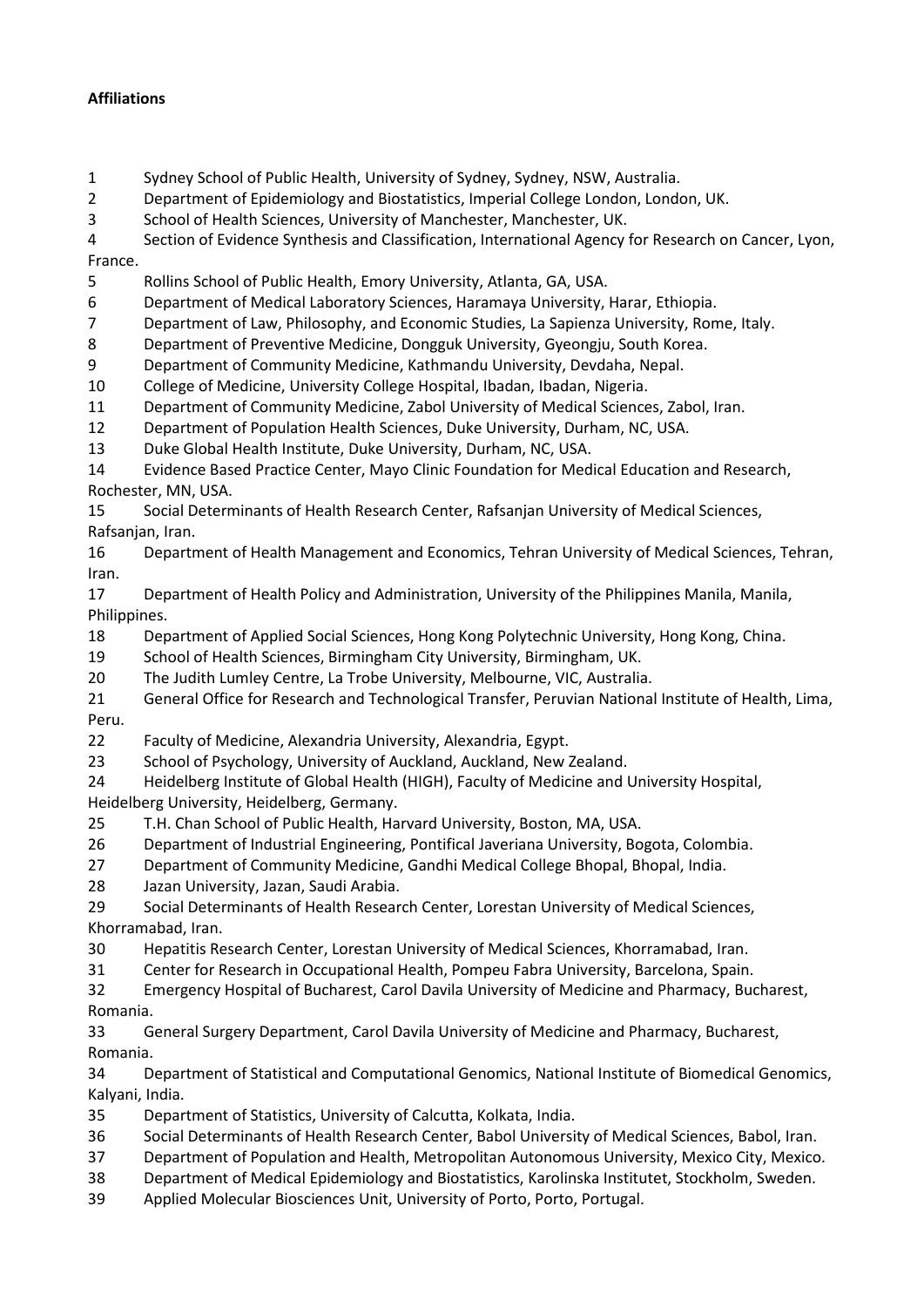- Institute of Public Health, University of Porto, Porto, Portugal.
- Colombian National Health Observatory, National Institute of Health, Bogota, Colombia.
- Epidemiology and Public Health Evaluation Group, National University of Colombia, Bogota, Colombia.
- Mary MacKillop Institute for Health Research, Australian Catholic University, Melbourne, VIC, Australia.
- School of Public Health, University of Hong Kong, Hong Kong, China.
- Medical Research Council Lifecourse Epidemiology Unit, University of Southampton, Southampton, UK.
- Department of Rheumatology, University of Oxford, Oxford, UK.
- Public Health Foundation of India, Gurugram, India.
- Institute for Health Metrics and Evaluation, University of Washington, Seattle, WA, USA.
- Institute for Global Health Innovations, Duy Tan University, Hanoi, Vietnam.
- Toxoplasmosis Research Center, Mazandaran University of Medical Sciences, Sari, Iran.
- School of Nutrition, Food Science and Technology, Hawassa University, Hawassa, Ethiopia.
- Department of Community Medicine, University of Peradeniya, Peradeniya, Sri Lanka.
- Faculty of Medicine, University of Belgrade, Belgrade, Serbia.
- Department of Public Health Sciences, Karolinska Institutet, Stockholm, Sweden.
- Multiple Sclerosis Research Center, Tehran University of Medical Sciences, Tehran, Iran.
- College of Medicine, Imam Muhammad Ibn Saud Islamic University, Riyadh, Saudi Arabia.
- Department of Psychology, Federal University of Sergipe, Sao Cristovao, Brazil.
- Department of Neurobiology, Care Sciences and Society, Karolinska Institutet, Stockholm, Sweden.
- Division of Neurology, University of Ottawa, Ottawa, ON, Canada.
- REQUIMTE/LAQV, University of Porto, Porto, Portugal.
- Department of Psychiatry, Kaiser Permanente, Fontana, CA, USA.
- Department of Health Sciences, A.T. Still University, Mesa, AZ, USA.
- Department of Public Health Medicine, Bielefeld University, Bielefeld, Germany.
- Gene Expression & Regulation Program, Cancer Institute (W.I.A.), Philadelphia, PA, USA.
- Department of Dermatology, Kobe University, Kobe, Japan.
- Department of Environmental Health Science, Mario Negri Institute for Pharmacological Research, Milan, Italy.
- School of Pharmacy, Mekelle University, Mekelle, Ethiopia.
- Department of Biostatistics, Mekelle University, Mekelle, Ethiopia.
- Adelaide Medical School, University of Adelaide, Adelaide, SA, Australia.
- Graduate Studies in Epidemiology, Universidade Federal do Rio Grande do Sul, Porto Alegre, Brazil.
- School of Medicine, Boston University, Boston, MA, USA.
- School of Public Health and Preventive Medicine, Monash University, Melbourne, VIC, Australia.
- Department of Epidemiology and Biostatistics, College of Public Health, Zhengzhou University,

Zhengzhou, China.

- March of Dimes, Arlington, VA, USA.
- School of Public Health, West Virginia University, Morgantown, WV, USA.
- Department of Pharmacology, Tehran University of Medical Sciences, Tehran, Iran.
- Obesity Research Center, Research Institute for Endocrine Sciences, Shahid Beheshti University of Medical Sciences, Tehran, Iran.
- Department of Radiology, Johns Hopkins University, Baltimore, MD, USA.
- Department of Family and Community Medicine, Arabian Gulf University, Manama, Bahrain.
- School of Health and Environmental Studies, Hamdan Bin Mohammed Smart University, Dubai, United Arab Emirates.
- Department of Health Education & Promotion, Kermanshah University of Medical Sciences, Kermanshah, Iran.
- School of Nursing and Midwifery, Tabriz University of Medical Sciences, Tabriz, Iran.
- Independent Consultant, Tabriz, Iran.
- Department of Public Health, University of Massachusetts Lowell, Lowell, MA, USA.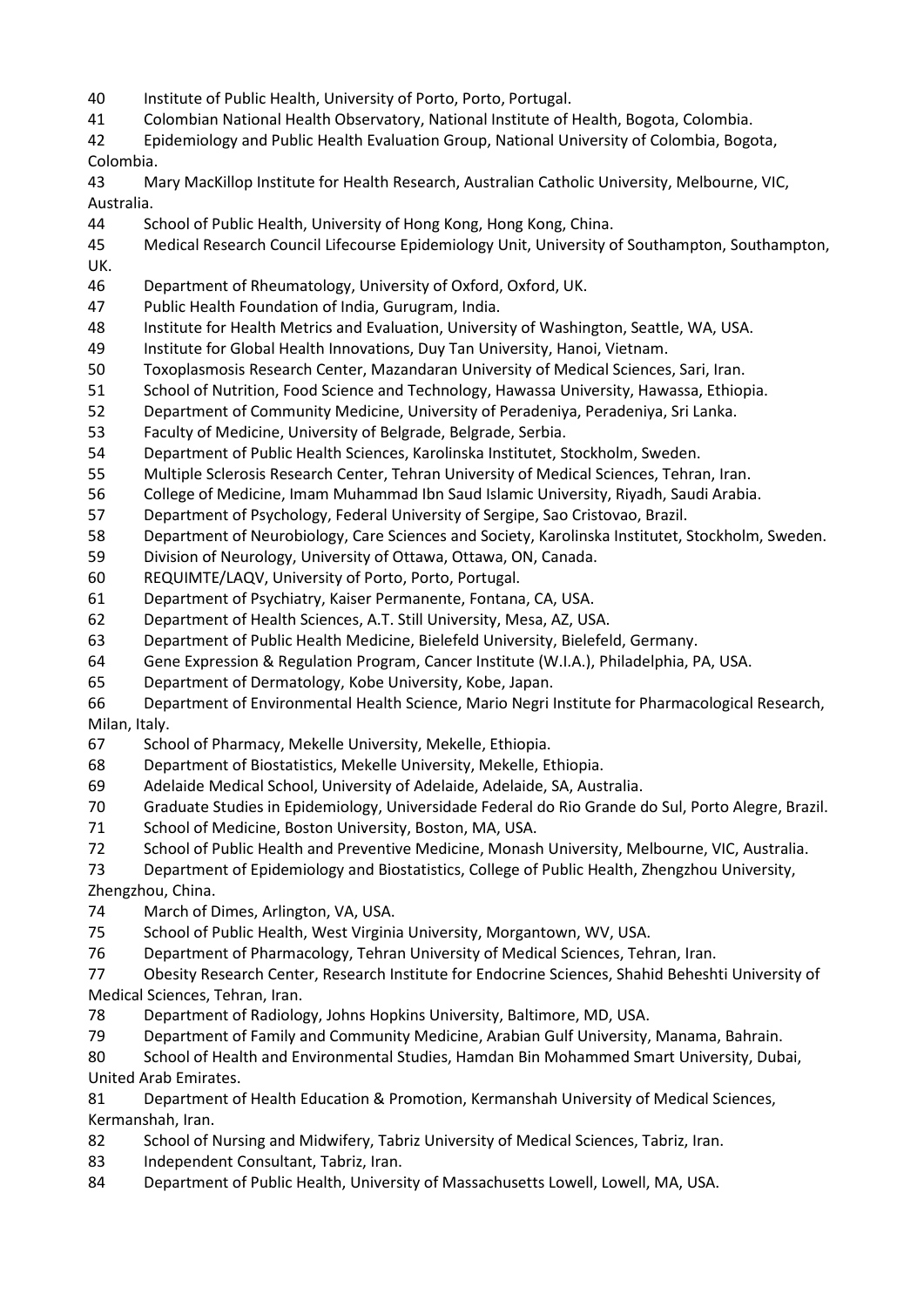Occupational Health Surveillance Program, Massachusetts Department of Public Health, Boston, MA, USA.

 Department of Health Metrics Sciences, School of Medicine, University of Washington, Seattle, WA, USA.

Department of Neurology, Cairo University, Cairo, Egypt.

Department of Public Health, Mizan-Tepi University, Teppi, Ethiopia.

Center of Excellence in Behavioral Medicine, Nguyen Tat Thanh University, Ho Chi Minh, Vietnam.

Department of Pediatrics, Dell Medical School, University of Texas Austin, Austin, TX, USA.

Social Determinants of Health Research Center, Guilan University of Medical Sciences, Rasht, Iran.

Guilan Road Trauma Research Center, Guilan University of Medical Sciences, Rasht, Iran.

Department of Pharmacology and Therapeutics, University of Dhaka, Dhaka, Bangladesh.

 Health System and Population Studies Division, International Centre for Diarrhoeal Disease Research Bangladesh, Dhaka, Bangladesh.

Department of Epidemiology and Biostatistics, Tehran University of Medical Sciences, Tehran, Iran.

 Faculty of Dentistry, Department of Legal Medicine and Bioethics, Carol Davila University of Medicine and Pharmacy, Bucharest, Romania.

Clinical Legal Medicine, National Institute of Legal Medicine Mina Minovici, Bucharest, Romania.

Department of Epidemiology and Health Statistics, Central South University, Changsha, China.

Department of Community Medicine, College of Medicine, University of Ibadan, Ibadan, Nigeria.

 Research Institute for Endocrine Sciences, Shahid Beheshti University of Medical Sciences, Tehran, Iran.

Non-communicable Diseases Research Center, Tehran University of Medical Sciences, Tehran, Iran.

Institute for Physical Activity and Nutrition, Deakin University, Burwood, VIC, Australia.

Sydney Medical School, University of Sydney, Sydney, NSW, Australia.

 N.A. Semashko Department of Public Health and Healthcare, I.M. Sechenov First Moscow State Medical University (Sechenov University), Moscow, Russia.

Division of Health Economics, Lund University, Lund, Sweden.

Department of Community Medicine, Banaras Hindu University, Varanasi, India.

Department of Ophthalmology, Heidelberg University, Mannheim, Germany.

Beijing Institute of Ophthalmology, Beijing Tongren Hospital, Beijing, China.

 Social Determinants of Health Research Center, University of Social Welfare and Rehabilitation Sciences, Tehran, Iran.

Department of Family Medicine and Public Health, University of Opole, Opole, Poland.

Faculty of Medicine and Health Sciences, University of Opole, Opole, Poland.

Institute of Family Medicine and Public Health, University of Tartu, Tartu, Estonia.

Department of Nutrition and Dietetics, Mekelle University, Mekelle, Ethiopia.

Department of Epidemiology, Hamadan University of Medical Sciences, Hamadan, Iran.

 Department of Epidemiology, School of Public Health and Safety, Shahid Beheshti University of Medical Sciences, Tehran, Iran.

Immunogenetics Research Center, Mazandaran University of Medical Sciences, Sari, Iran.

Department of Neurology, Mazandaran University of Medical Sciences, Sari, Iran.

 Hematology-Oncology and Stem Cell Transplantation Research Center, Tehran University of Medical Sciences, Tehran, Iran.

Hematologic Malignancies Research Center, Tehran University of Medical Sciences, Tehran, Iran.

Department of Mental Health, University of Tokyo, Tokyo, Japan.

 Department of Public Health and Community Medicine, Jordan University of Science and Technology, Ramtha, Jordan.

Epidemiology and Biostatistics Department, Health Services Academy, Islamabad, Pakistan.

Department of Nutrition and Health Science, Ball State University, Muncie, IN, USA.

School of Medicine, Xiamen University Malaysia, Sepang, Malaysia.

Department of Health Management and Health Economics, Kristiania University College, Oslo,

Norway.

 Department of Health Services Policy and Management, University of South Carolina, Columbia, SC, USA.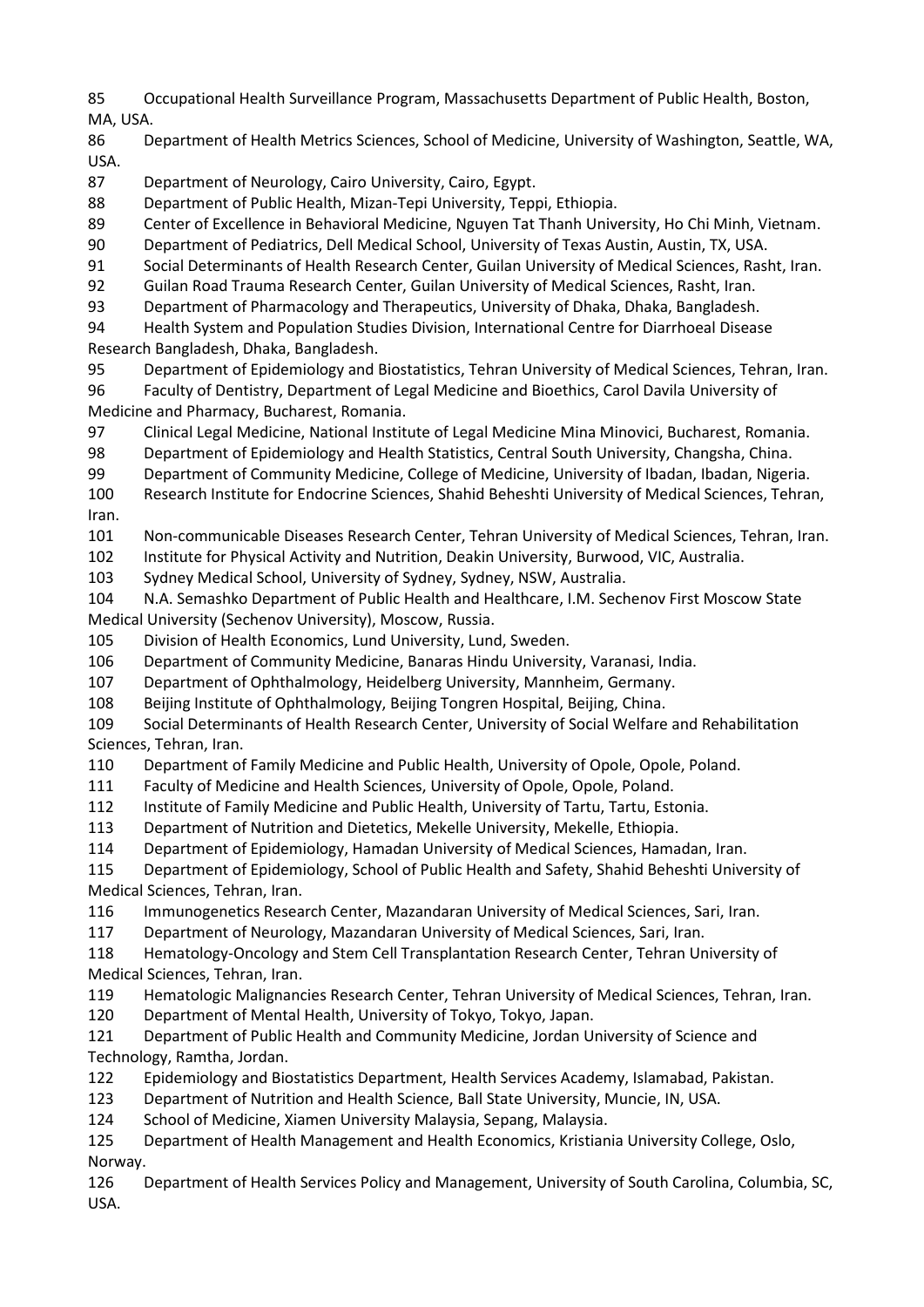Independent Consultant, Jakarta, Indonesia.

 Department of Internal and Pulmonary Medicine, Sheri Kashmir Institute of Medical Sciences, Srinagar, India.

- CIBERSAM, San Juan de Dios Sanitary Park, Sant Boi de Llobregat, Spain.
- Catalan Institution for Research and Advanced Studies (ICREA), Barcelona, Spain.
- Department of Demography, University of Montreal, Montreal, QC, Canada.
- Department of Social and Preventive Medicine, University of Montreal, Montreal, QC, Canada.
- Department of Psychiatry, University of Nairobi, Nairobi, Kenya.
- Department of Psychology, University College London, London, UK.
- Department of Community and Family Medicine, Academy of Medical Science, Baghdad, Iraq.
- Department of Public Health, Maragheh University of Medical Sciences, Maragheh, Iran.
- Asbestos Diseases Research Institute, University of Sydney, Sydney, NSW, Australia.
- Department of Prevention, Local Health Unit Tuscany Centre, Florence, Italy.
- Department of Health Sciences, University of Florence, Florence, Italy.
- School of Public Health, University of Haifa, Haifa, Israel.
- Department of Epidemiology and Biostatistics, University of the Philippines Manila, Manila, Philippines.
- World Surgical Foundation Philippines, Manila, Philippines.
- General Surgery Department, Aintree University Hospital National Health Service (NHS) Foundation Trust, Liverpool, UK.
- Surgery Department, University of Liverpool, Liverpool, UK.
- Institute of Medicine, Tribhuvan University, Kathmandu, Nepal.
- Department of Public Health, Trnava University, Trnava, Slovakia.
- Digestive Diseases Research Institute, Tehran University of Medical Sciences, Tehran, Iran.
- Non-Communicable Diseases Research Center, Shiraz University of Medical Sciences, Shiraz, Iran.
- Division of Plastic Surgery, University of Washington, Seattle, WA, USA.
- Department of Internal Medicine, SevenHills Hospital, Mumbai, India.
- Department of Medical Laboratory Science, Bahir Dar University, Bahir Dar, Ethiopia.
- Research Department Prince Mohammed Bin Abdulaziz Hospital, Ministry of Health, Riyadh, Saudi Arabia.
- 
- College of Medicine, Alfaisal University, Riyadh, Saudi Arabia.
- Peru Country Office, United Nations Population Fund (UNFPA), Lima, Peru.
- School of Pharmacy, Haramaya University, Harar, Ethiopia.
- Department of Pharmacy, Wollo University, Dessie, Ethiopia.
- Neurocenter, Helsinki University Hospital, Helsinki, Finland.
- School of Health Sciences, University of Melbourne, Parkville, VIC, Australia.
- Breast Surgery Unit, Helsinki University Hospital, Helsinki, Finland.
- Clinical Microbiology and Parasitology Unit, Dr. Zora Profozic Polyclinic, Zagreb, Croatia.
- University Centre Varazdin, University North, Varazdin, Croatia.
- Center for Innovation in Medical Education, Pomeranian Medical University, Szczecin, Poland.
- Department of Hypertension, Pomeranian Medical University, Szczecin, Poland.
- Pacific Institute for Research & Evaluation, Calverton, MD, USA.
- School of Public Health, Curtin University, Perth, WA, Australia.
- Global Institute of Public Health, Ananthapuri Hospitals and Research Institute, Trivandrum, India, Trivandrum, India.
- Achutha Menon Centre for Health Science Studies, Sree Chitra Tirunal Institute for Medical Sciences and Technology, Trivandrum, India.
- Faculty of General Medicine, Kyrgyz State Medical Academy, Bishkek, Kyrgyzstan.
- Department of Atherosclerosis and Coronary Heart Disease, National Center of Cardiology and Internal Disease, Bishkek, Kyrgyzstan.
- Institute of Public Health, Heidelberg University, Heidelberg, Germany.
- Institute of Addiction Research (ISFF), Frankfurt University of Applied Sciences, Frankfurt, Germany.
- Department of Biostatistics, Hamadan University of Medical Sciences, Hamadan, Iran.
- Health Systems and Policy Research Unit, Ahmadu Bello University, Zaria, Nigeria.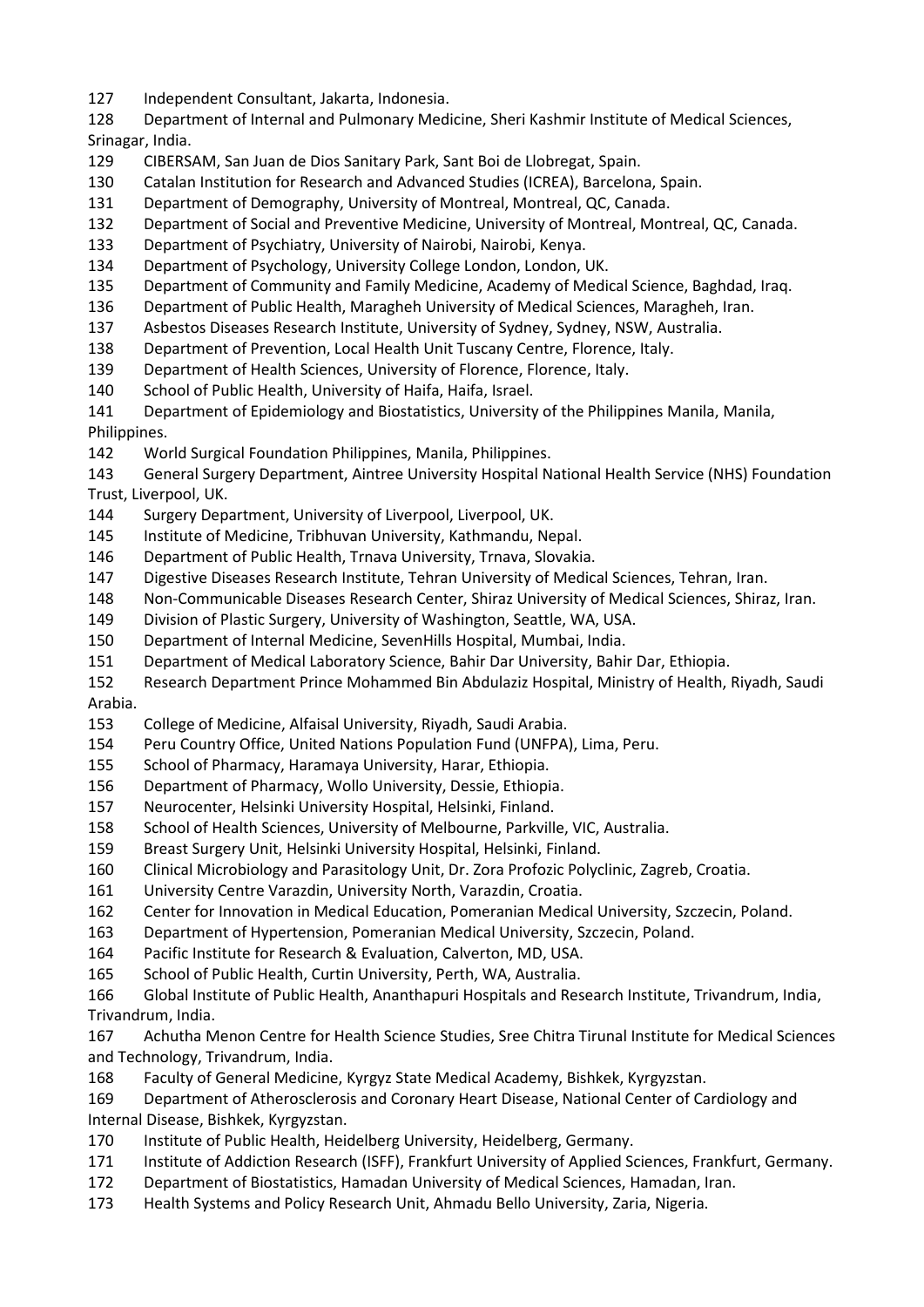Iran National Institute of Health Research, Tehran University of Medical Sciences, Tehran, Iran.

Faculty of Life Sciences and Medicine, King's College London, London, UK.

 Clinical Epidemiology and Public Health Research Unit, Burlo Garofolo Institute for Maternal and Child Health, Trieste, Italy.

Department of Public Health Medicine, University of KwaZulu-Natal, Durban, South Africa.

Health Sciences Research Center, Mazandaran University of Medical Sciences, Sari, Iran.

 Social Determinants of Health Research Center, Kurdistan University of Medical Sciences, Sanandaj, Iran.

 Department of Epidemiology and Biostatistics, Kurdistan University of Medical Sciences, Sanandaj, Iran.

 Preventive Medicine and Public Health Research Center, Iran University of Medical Sciences, Tehran, Iran.

 International Laboratory for Air Quality and Health, Queensland University of Technology, Brisbane, QLD, Australia.

Department of Surgery, University of Washington, Seattle, WA, USA.

Department of Pediatric Medicine, Nishtar Medical University, Multan, Pakistan.

Department of Pediatrics, Institute of Mother & Child Care, Multan, Pakistan.

 Department of Epidemiology & Biostatistics, Kermanshah University of Medical Sciences, Kermanshah, Iran.

Suraj Eye Institute, Nagpur, India.

Anatomy and Embryology Department, Carol Davila University of Medicine and Pharmacy,

Bucharest, Romania.

Department of Cardiology, Cardio-Aid, Bucharest, Romania.

Faculty of Health Sciences, University of Tampere, Tampere, Finland.

 Centre of Cardiovascular Research and Education in Therapeutics, Monash University, Melbourne, VIC, Australia.

- Independent Consultant, Accra, Ghana.
- Translational Health Research Institute, Western Sydney University, Penrith, NSW, Australia.
- Department of Psychiatry and Behavioural Neurosciences, McMaster University, Hamilton, ON, Canada.

Department of Psychiatry, University of Lagos, Lagos, Nigeria.

- Centre for Healthy Start Initiative, Lagos, Nigeria.
- Analytical Center, Moscow Institute of Physics and Technology, Dolgoprudny, Russia.

 Committee for the Comprehensive Assessment of Medical Devices and Information Technology, Health Technology Assessment Association, Moscow, Russia.

 Department of TB & Respiratory Medicine, Jagadguru Sri Shivarathreeswara University, Mysore, India.

Augenpraxis Jonas, Heidelberg University, Heidelberg, Germany.

Department of Medical Humanities and Social Medicine, Kosin University, Busan, South Korea.

 Department of Nephrology, Sanjay Gandhi Postgraduate Institute of Medical Sciences, Lucknow, India.

Non-communicable Diseases Research Center, Alborz University of Medical Sciences, Karaj, Iran.

Journal of Environmental and Public Health, Hindawi, London, UK.

MEDICHEM, Barcelona, Spain.

Department of Epidemiology & Biostatistics, Contech School of Public Health, Lahore, Pakistan.

Contech International Health Consultants, Lahore, Pakistan.

 Thalassemia and Hemoglobinopathy Research Center, Ahvaz Jundishapur University of Medical Sciences, Ahvaz, Iran.

 Clinical Research Development Unit, Golestan Hospital, Ahvaz Jundishapur University of Medical Sciences, Ahvaz, Iran.

School of Social Sciences and Psychology, Western Sydney University, Penrith, NSW, Australia.

Department of Clinical Research, Universidade Federal de Uberlândia, Uberlândia, Brazil.

Medical Department, University of Sharjah, Sharjah, United Arab Emirates.

Faculty of Public Health, Kermanshah University of Medical Sciences, Kermanshah, Iran.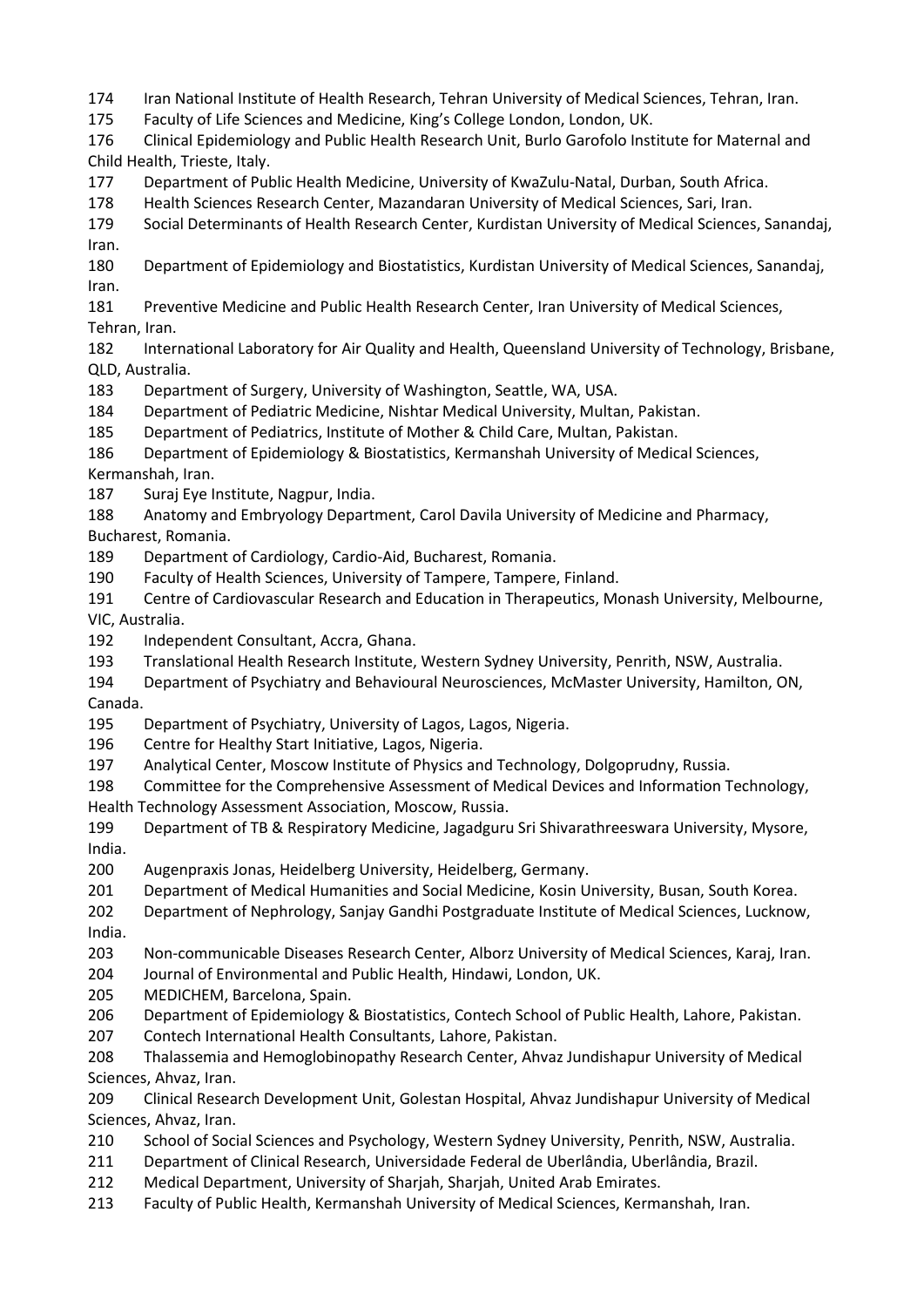- Ophthalmic Epidemiology Research Center, Shahid Beheshti University of Medical Sciences, Tehran, Iran.
- Department of Epidemiology and Biostatistics, School of Public Health, Tabriz University of Medical Sciences, Tabriz, Iran.
- Sina Trauma and Surgery Research Center, Tehran University of Medical Sciences, Tehran, Iran.
- School of Health and Policy Management, Faculty of Health, York University, Toronto, ON, Canada.
- Department of Entomology, Ain Shams University, Cairo, Egypt.
- Department of Psychology, University of Alabama at Birmingham, Birmingham, AL, USA.
- Environmental Health Associates LLC, Englewood, CO, USA.
- School of Public Health, University of Colorado Denver, Denver, CO, USA.
- Independent Consultant, Karachi, Pakistan.
- 223 School of Medicine, Dezful University of Medical Sciences, Dezful, Iran.
- Department of Pulmonary Medicine, Fudan University, Shanghai, China.
- National Institute of Infectious Diseases, Tokyo, Japan.
- Finnish Institute of Occupational Health, Helsinki, Finland.
- Cancer Research Institute, Tehran University of Medical Sciences, Tehran, Iran.
- Cancer Biology Research Center, Tehran University of Medical Sciences, Tehran, Iran.
- Department of Epidemiology, School of Preventive Oncology, Patna, India.
- Social Development and Health Promotion Research Center, Kermanshah University of Medical Sciences, Kermanshah, Iran.
- Department of Psychology, Deakin University, Burwood, VIC, Australia.
- Department of Community Medicine, Ahmadu Bello University, Zaria, Nigeria.
- Department of Medicine, University of Valencia, Valencia, Spain.
- Carlos III Health Institute, Biomedical Research Networking Center for Mental Health Network (CiberSAM), MADRID, Spain.
- Department of Community Medicine, Iran University of Medical Sciences, Tehran, Iran.
- Department of Pediatrics, King Saud University, Riyadh, Saudi Arabia.
- Department of Health Economics, Hanoi Medical University, Hanoi, Vietnam.
- Bloomberg School of Public Health, Johns Hopkins University, Baltimore, MD, USA.
- Department of Molecular Medicine and Pathology & Auckland Cancer Society Research Centre, University of Auckland, Auckland, New Zealand.
- Maurice Wilkins Centre for Biodiscovery, Auckland, New Zealand.
- Lee Kong Chian School of Medicine, Nanyang Technological University, Singapore, Singapore.
- Gomal Center of Biochemistry and Biotechnology, Gomal University, Dera Ismail Khan, Pakistan.
- TB Culture Laboratory, Mufti Mehmood Memorial Teaching Hospital, Dera Ismail Khan, Pakistan.
- Argentine Society of Medicine, Buenos Aires, Argentina.
- Hospital Velez Sarsfield, Buenos Aires, Argentina.
- UKK Institute, Tampere, Finland.
- Raffles Neuroscience Centre, Raffles Hospital, Singapore, Singapore.
- Yong Loo Lin School of Medicine, National University of Singapore, Singapore, Singapore.
- Department of Medical and Surgical Sciences, University of Bologna, Bologna, Italy.
- Occupational Health Unit, Sant'Orsola Malpighi Hospital, Bologna, Italy.
- Moscow Institute of Physics and Technology, Moscow, Russia.
- Department of Information and Internet Technologies, I.M. Sechenov First Moscow State Medical University, Moscow, Russia.
- Department of Health Care Administration and Economy, National Research University Higher School of Economics, Moscow, Russia.
- Department of Environmental Health, Harvard University, Boston, MA, USA.
- Foundation University Medical College, Foundation University Islamabad, Rawalpindi, Pakistan.
- Department of Psychiatry, University of São Paulo, São Paulo, Brazil.
- Demographic Change and Ageing Research Area, Federal Institute for Population Research,

Wiesbaden, Germany.

- Independent Consultant, Staufenberg, Germany.
- Institute of Health and Society, University of Oslo, Oslo, Norway.